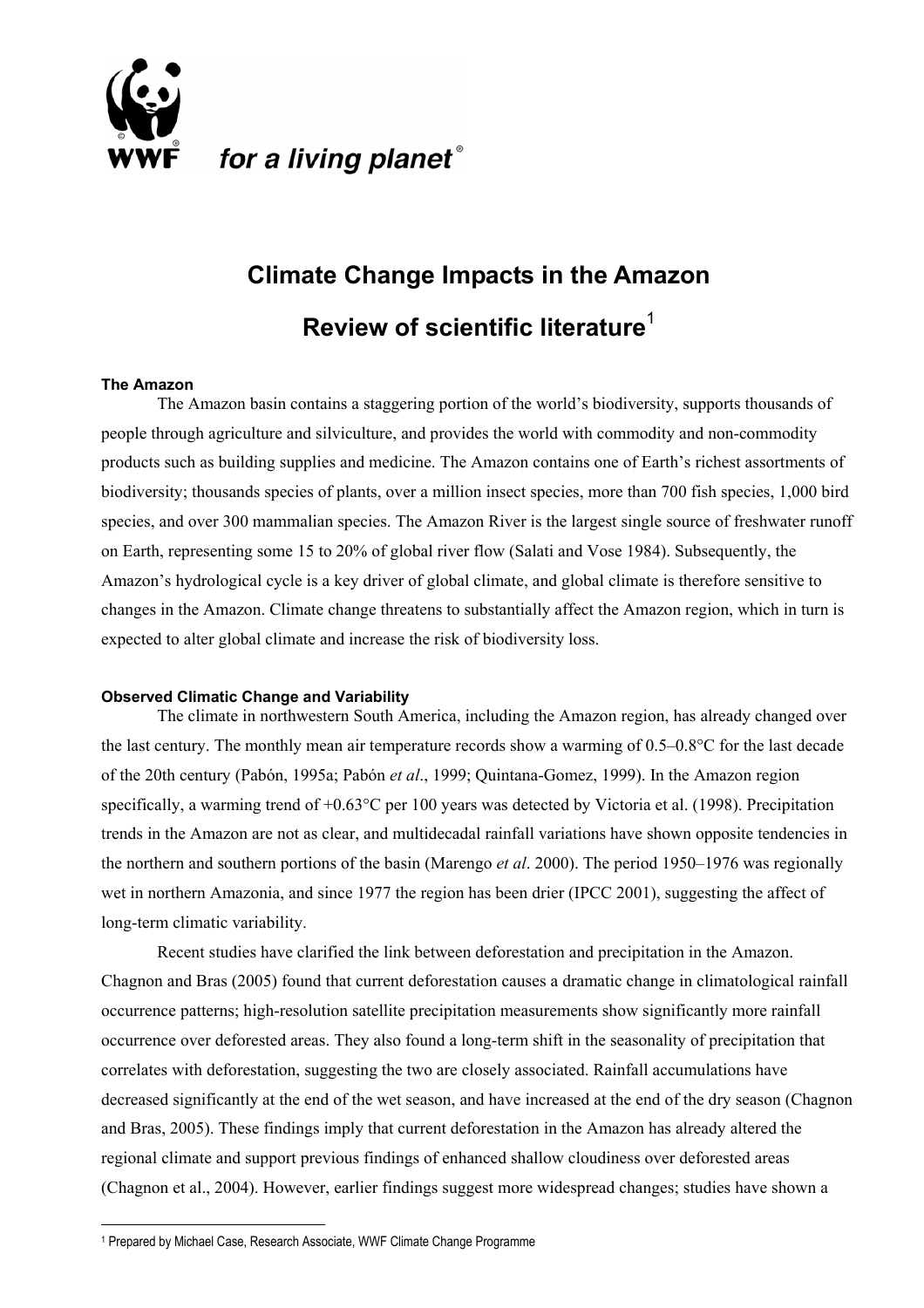

decadal intensification of precipitation over the entire Amazon (Chu et al., 1994; DeLiberty, 2000; Chen et al., 2002).

El Niño/Southern Oscillation (ENSO) seems to be a driver of much of the climatic variability in Latin America (IPCC 2001). For example, El Niño is associated with dry conditions in northeast Brazil, northern Amazonia, the Peruvian-Bolivian Altiplano, and Pacific coast of Central America. The most severe droughts in Mexico in recent decades have occurred during El Niño years, whereas southern Brazil and northwestern Peru have exhibited anomalously wet conditions at these times (Horel and Cornejo-Garrido, 1986). La Niña is associated with heavy precipitation and flooding in Colombia and drought in southern Brazil (Rao et al., 1986).

### **Predicted Climatic Change**

General Circulation Models (GCM's) project a regional increase of 2–3°C by the year 2050 and a decrease in precipitation in the Amazon during dry months, leading to widespread drying (Mitchell et al., 1995; Kattenberg et al., 1996). Ecosystem models that use expected climatic changes show large declines in net primary productivity (NPP) and release of carbon as a result of Amazonian forest dieback (Friend et al., 1997). In fact, climate change effects may change the current status of Amazonian forests from a net sink of atmospheric  $CO_2$  into a source, which will further contribute to dangerous levels of atmospheric  $CO_2$  (IPCC 2001). GCM's also suggest that a globally warmer world may result in a permanent El Niño-like state (Wara et al., 2005), which if manifested by drought conditions, could have huge impacts on the Amazon.

### **Impacts**

Empirical and modeled data suggest that the Amazon basin is at particular risk to climate change effects. Projected changes of warmer temperatures and decreased precipitation during already dry months could manifest in longer and perhaps, more severe droughts and substantial changes in seasonality. Coupled with land use changes, these changes could lead to devastating impacts, including; increased erosion, degradation of freshwater systems, loss of ecologically and agriculturally valuable soils, loss of biodiversity, decreased agricultural yields, increased insect infestation, and spread of infectious diseases.

### **Forests**

Climate change effects pose a substantial threat to Amazonian forests and the biodiversity within them. Amazonian forests contain a large portion of the world's biodiversity; at least 12% of all flowering plant are found within the Amazon (Gentry 1982) therefore threats to Amazon forests translate into threats to biodiversity at large. In fact, climate modeling studies have projected a warming and drying effect, which when combined with a decrease in evapotranspiration from plants will likely lead to a substantial decrease in precipitation over much of the Amazon. These changes will likely lead to significant shifts in ecosystem types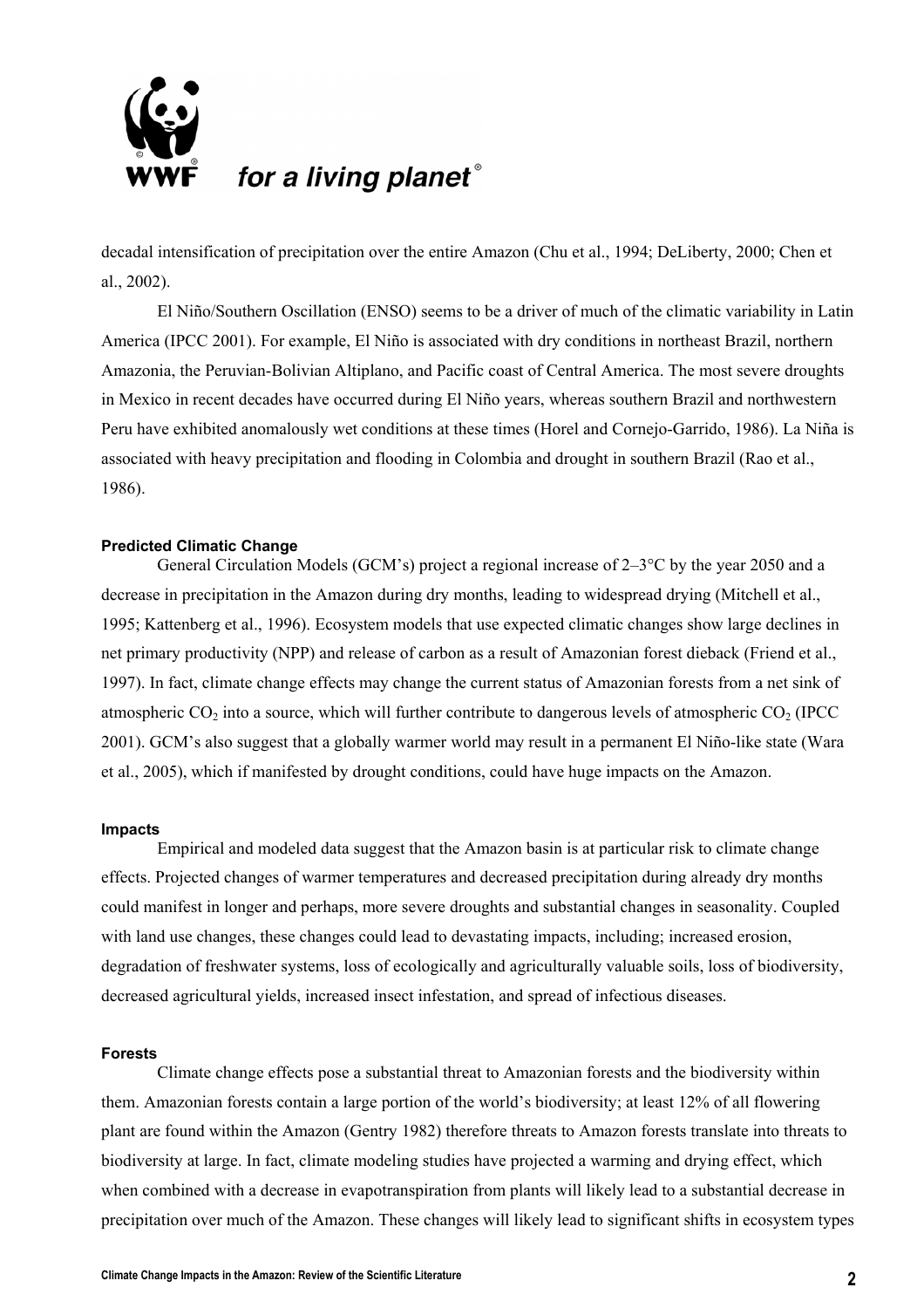

and loss of species in many parts of the Amazon (Miles et al., 2004; Markham 1998). Land-use change will also interact with climate through positive feedback processes that will accelerate the loss of Amazon forests (IPCC 2001).

At the biome level, GCMs of potential future climates project that evergreen forests are succeeded by mixed forest, savanna and grassland in eastern Amazonia and savanna expand into parts of western Amazonia (Cramer et al., 2001; Cramer et al. 2004). Other modeling experiments project an expansion of savanna, grasslands and desert ecosystems into north-eastern Amazonia (White et al. 1999). Large-scale modeling shows widespread forest loss over most of the Amazon, accelerated by positive feedback between warming, forest dieback, and emissions of carbon from soil and vegetation (White et al., 1999; Cox et al., 2000; Jones et al., 2003; Cox et al., 2004). In fact, the Brazilian government has released figures suggesting that deforestation has exceeded 520,000 square km since 1978, with the second worst year of forest loss occurring in 2004 (National Institute for Space Research, 2005). Species specific modeling suggests that 43% sampled Amazon plant species may become non-viable by the year 2095 because their potential distributions will have changed due to climatic shifts (Miles et al. 2004). In order for species affected by these changes to reach appropriate new bioclimatic zones, dispersal or migration would have to occur over hundreds of kilometers (Hare, 2003).

Many of the aforementioned modeling experiments have not considered non-climate influences such as land use, deforestation, water availability, pests and diseases, and fire, all of which may limit the migration and dispersal of tropical forest species. The IPCC suggests that the combination of forces driving deforestation makes it unlikely that tropical forests will be permitted to expand into climatically suitable habitats that are created by climate change.

Amazon forests are also threatened by secondary effects of climate change, such as a potential increase in the frequency and perhaps in intensity of fires. It is suggested that fire poses the greatest threat to Amazon forests and numerous studies have shown a well established link between forest fires, habitat fragmentation, climate change, and extreme El Niño events in the Amazon (Nepstad et al., 2001; Laurance and Williamson, 2001; Laurance et al., 2001; Nepstad et al., 2001; Cochrane and Laurance, 2002).

As mentioned previously climate models predict that a globally warmer world may result in a permanent El Niño-like state (Wara et al., 2005) with dramatic effects such as; droughts, fires, and increased release of carbon to the atmosphere. El Niño events (the positive phase of the El Niño/Southern Oscillation (ENSO)) tend to dry affected areas and lead to large, intense droughts and fires. Severe droughts can also stress and potentially kill sensitive plant species, resulting in a replacement of tropical moist forests with drought-tolerant plant species (Shukla et al., 1990). It has also been shown that there are substantial releases of carbon from the Amazon during El Niño years (Tian et al., 1998). Strong El Niño years bring hot, dry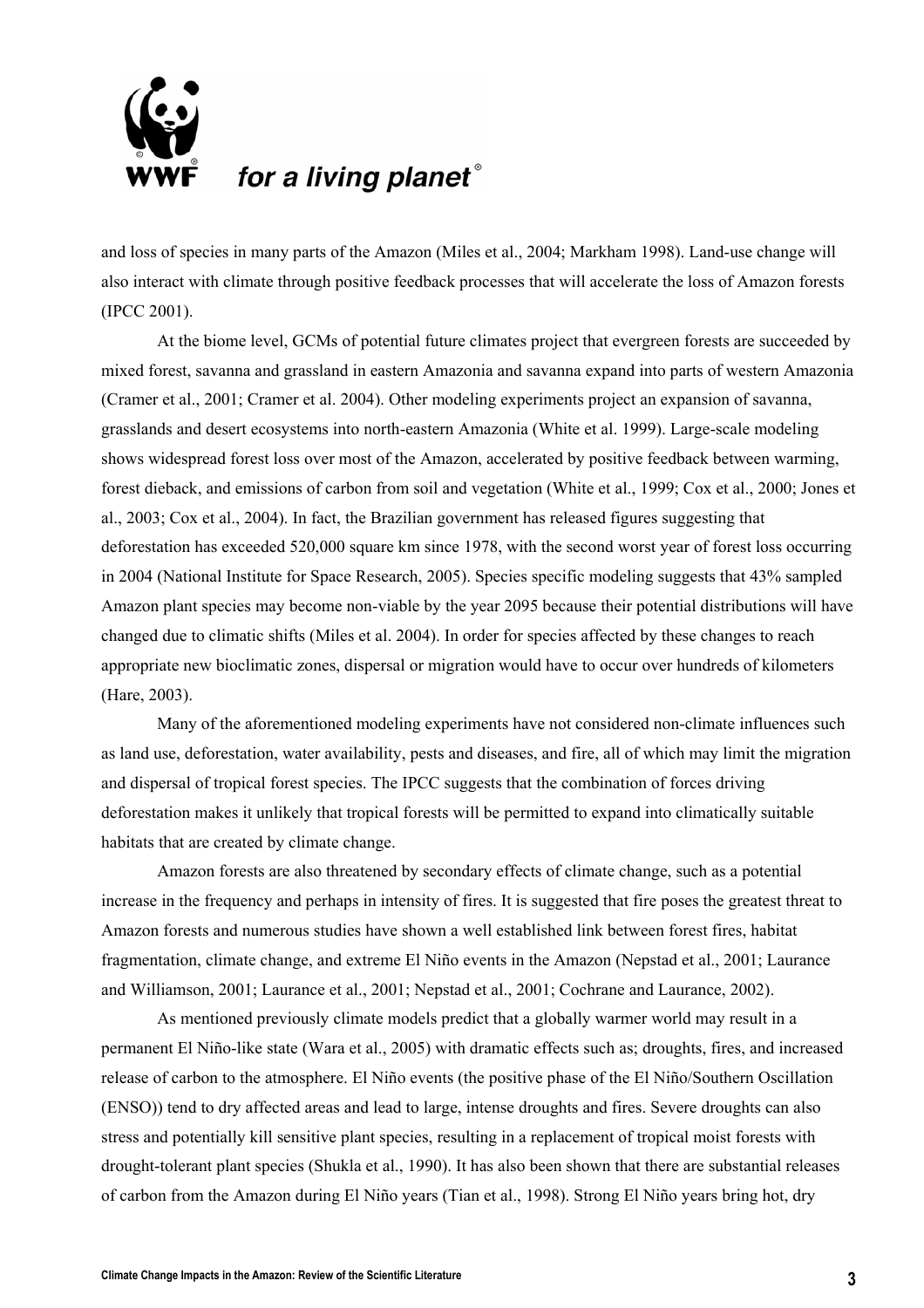

weather to much of the Amazon region and the ecosystems act as a source of carbon to the atmosphere instead of a sink as during non-El Niño years (Tian et al., 1998).

There are a number of positive feedback loops that drive the expansion of fires in the Amazon: 1) Forest fires release substantial amounts of smoke into the atmosphere which can reduce rainfall and thus promote more drought and more fires (Rosenfeld, 1999); 2) Fire-assisted conversion of forests to agriculture and pastures also promotes drought by decreasing water vapor flux (evapotranspiration) to the atmosphere, further inhibiting rainfall (Nepstad et al., 2001); and 3) Fire increases the susceptibility of forests to recurrent burning by killing trees, thereby allowing sunlight to penetrate and dry the forest interior, and increasing the fuel load on the forest floor (Nepstad et al., 2001).

 Human activities such as deforestation, logging, and settlement obviously work in tandem with climate change and increase the drying effect that leads to forest fires. For example, mortality of trees, which increases the fuel load for fire, has been observed to increase under dry conditions that prevail near newly formed edges in Amazonian forests from land clearing and harvesting (IPCC 2001). Edges, which affect an increasingly large portion of the forest with the advance of deforestation, are especially susceptible to the effects of reduced rainfall and are increasingly susceptible to fire.

### **Freshwater**

The Amazon River is the world's largest river in terms of streamflow with an annual flow rate of 209,000 m<sup>3</sup> per year. The average rainfall in the Amazon basin is about 2,300 mm per year and the Amazon River plays an important role in the water cycle and water balance of much of South America. Changes in water regime such as the quantity, quality, and timing can affect the habitats and behavior of many plant and animal species (Hare, 2003), in addition to extremes caused by climatic perturbations in water cycling. Changes in total precipitation, extreme rainfall events, and seasonality will affect the amount, timing, and variability of flow. Changes in total volume or timing of runoff may result in increased or decreased intermittency, while altered volume, variability, and extremes of runoff may affect timing, frequency and severity of flash flooding (Carpenter et al., 1992). Such changes in magnitude and temporal distribution of extreme events may disrupt ecosystems more than changes in mean conditions.

Aquatic resources and water provides many essential services to the people of the Amazon. The region's native fisheries provide a large proportion of animal protein consumed by inhabitants. Fish are also a valuable source of income to fishermen. River and lake water satisfies nearly all of the water supply needs of Amazonian peoples, including drinking, cooking, bathing, and waste removal. While little water is used for irrigation, river channels and lakes are important avenues of transportation and shipping and provide opportunities for recreation (McClain, 2001).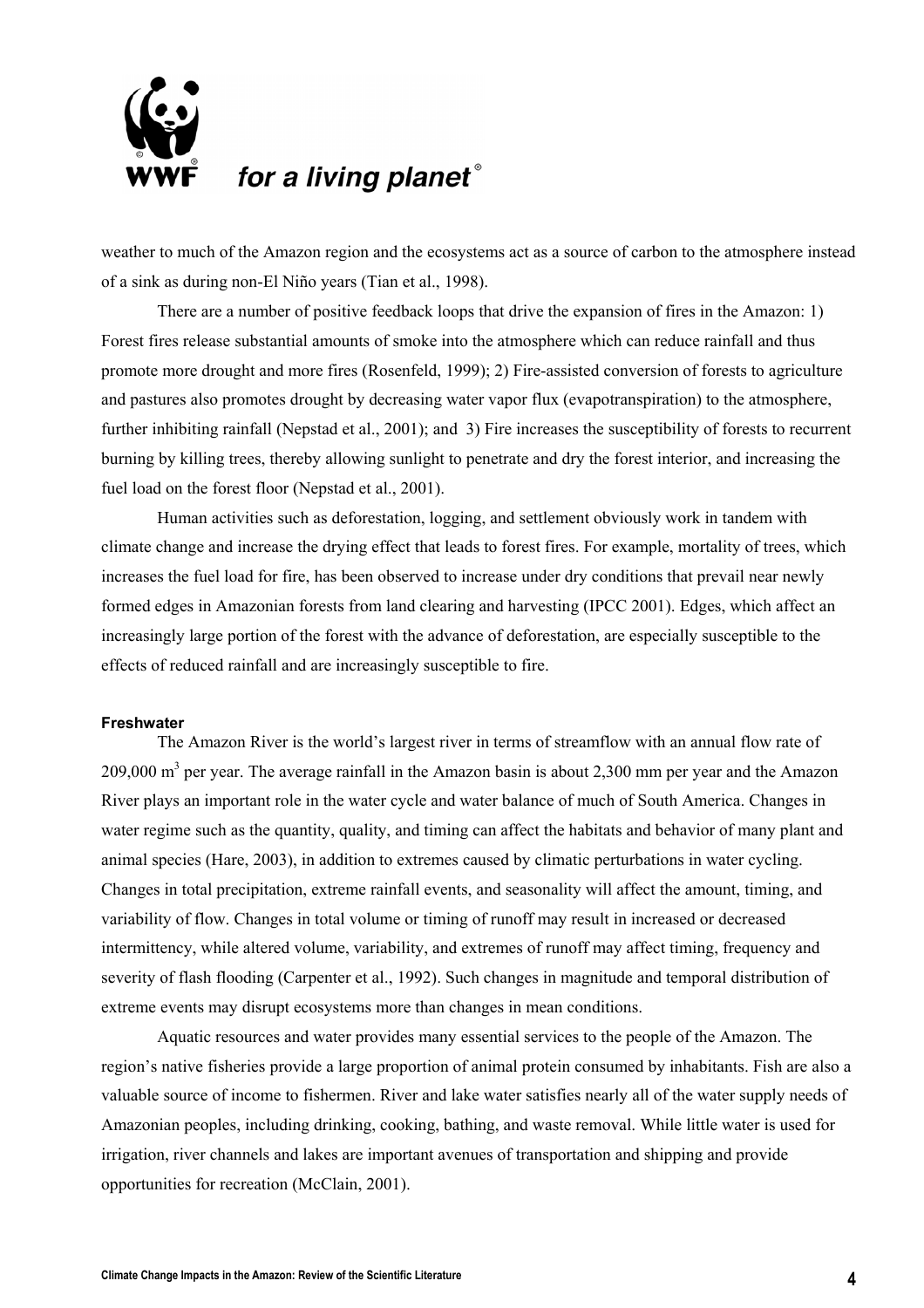

Climate change threatens the Amazon's water regime and freshwater ecosystems because warming temperatures will result in greater evaporation from water surfaces and greater transpiration by plants, which will result in a more vigorous water cycle (Allen et al. 2005). If projected declines in precipitation during dry months occur, climate change impacts to the Amazonian water regime may be exacerbated (Nijssen et al., 2001). Climate change threats to Amazonian freshwater ecosystems are varied, but include:

1) **Warming water temperatures** because of global warming will impact temperature dependent species. Temperature tolerances often govern both the local and biogeographic distribution limits of freshwater fishes (Carpenter et al., 1992). Distributions of aquatic species will likely change as some species invade more high altitude habitats or disappear from the low altitudinal limits of their distribution. Elevated temperatures may also result in reduced water dissolved oxygen concentrations, which may have immediate adverse effects on eggs and larvae, which rely on dissolved oxygen for survival (Carpenter et al., 1992). Increased water temperatures and reduced precipitation may also reduce suitable habitat during dry, warm summer months and potentially lead to increased exotic species. Exotic fish species often out-compete native species for habitat and food resources and lead to declines in native populations and decreased species diversity (Latini and Petrere Jr, 2004).

2) **Decreased precipitation during dry months** will affect many Amazonian streams and freshwater systems. Small, shallow habitats (ponds, headwater streams, marshes, and small lakes) will likely experience the first effects of reduced precipitation (Carpenter et al., 1992). While prospects for successful relocation of spawning activities for fishes exist, some may be thwarted by the strong imprinting and homing behavior present in many species.

3) **Changes in nutrient input** into streams and rivers because of altered forest productivity can greatly affect aquatic organisms. Forested streams are highly dependent upon inputs of terrestrial organic matter, especially leaf fall, because of their nutrient supply. Shifts in terrestrial vegetation and changes in leaf chemistry will impact stream biota and ecosystems. In fact, several climate modeling studies and field experiments show that about 50% of the rainfall in the Amazon region originates as water recycled in the forest.

4) Climate models project a future that has a **more variable climate and more extremes events** (IPCC 2001b) and local fish populations will more often experience extreme events such as those that produce lethal conditions for short periods of time. Such disturbances can deplete stocks of adult fish and other biota, disrupt ecological processes, and redistribute resources (Lake et al. 2000). Even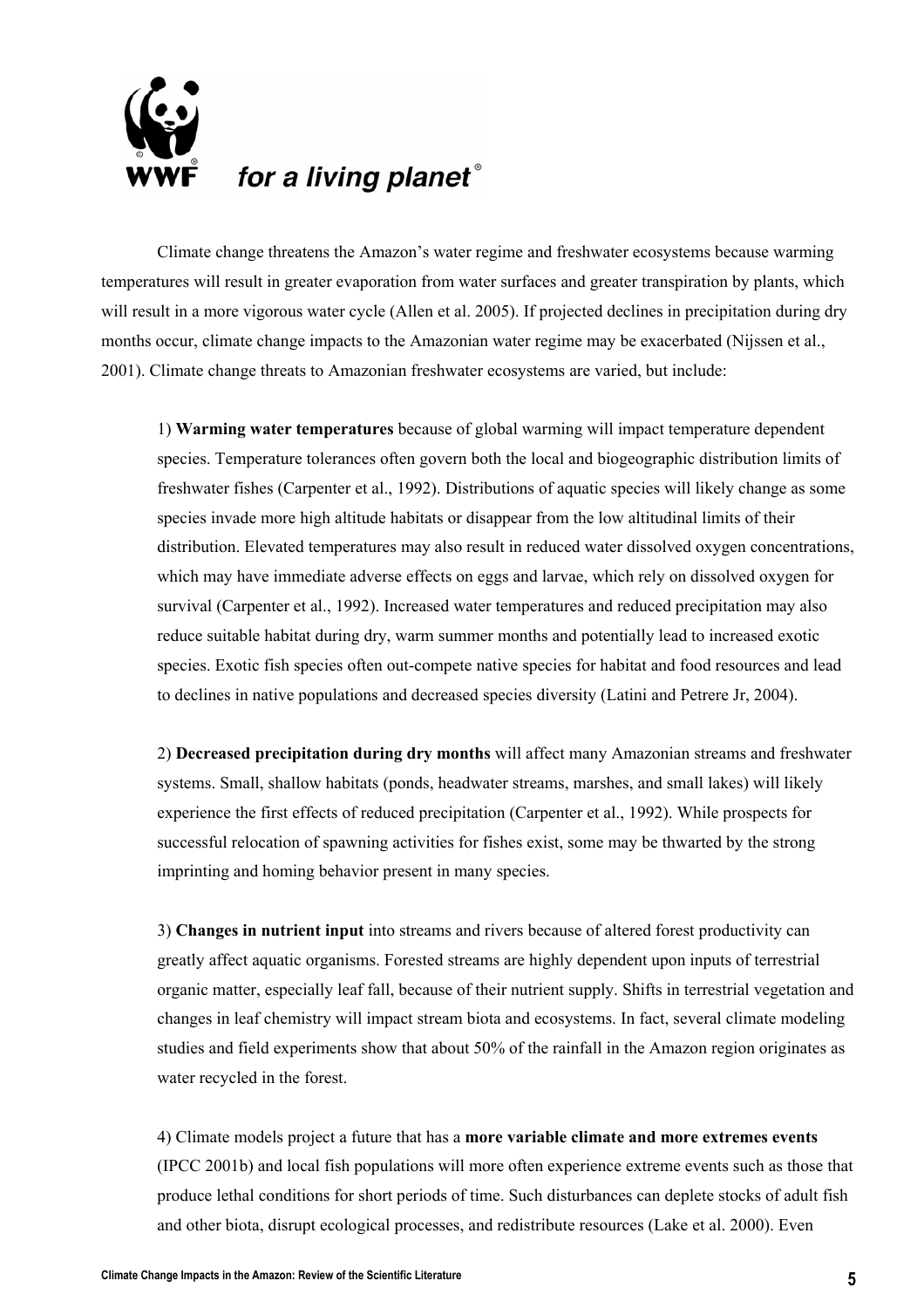

short-lived stresses such as temporary climatic extremes can cascade throughout the tropic network for extended periods. Fish adapted to cooler water temperatures are most vulnerable to climatic extremes such as warm water conditions because they rely on constant temperatures. Relatively modest changes in the weather can dramatically increase variability in recruitment (Cushing, 1982). A cascade of food web effects can follow from the removal or enhancement of fishes whose effects as predators cause variability in the tropic structure, productivity, and water quality of lakes (Carpenter, 1988; Carpenter et al., 1985). Recreational and commercial fisheries are particularly at risk of climate extremes and increased variability because fish populations are notoriously variable, and fisheries yields are often heavily dependent on the occasional strong year class (Pitcher and Hart, 1982). Survival during early life history stages is a key to recruitment success (Wooton, 1990), and the expected increase in climatic variability may lead to variable reproductive success in individual cohorts, which will have immediate social and economic effects (Carpenter et al. 1992). For example, fishermen in the River Tocantins have chosen capture strategies specific to seasonal variations in fish behavior and reproduction (Welcomme 1985) and changes in climatic spatio-temporal variability could cause these species to decline in numbers or become extinct. Changes in seasonal fluctuations may change the migratory pattern and ecology of fish species and lead to changes in fish catches (Cetra and Petrere Jr, 2001).

### **Agriculture**

The IPCC (2001) suggests that projected warmer temperatures and changes in precipitation will undoubtedly impact the agricultural sector (including plantation forestry) in the Amazon. Particularly hard hit will be subsidence farming. In fact, agriculture is the basis of subsistence lifestyles and is the largest user of human capital rural communities that are situated within the Amazon. In these areas, agriculture is the main producing sector and it will be severely affected by climatic change and variability (Rosenzweig and Hillel, 1998). A reduction in rainfall during critical dry months may also lead to increased evapotranspiration and pest infestation, which will undoubtedly negatively impact agricultural yields (IPCC 2001). Climatic change would subsequently require larger areas of land to meet the current levels of demand. In fact, Fearnside (1999) predicts that the total plantation area will have to increase up to 4.5 times the 1991 area by 2050.

Climate change effects on agricultural yields vary by region and by crop. Under certain conditions, the positive physiological effects of  $CO<sub>2</sub>$  enrichment could be countered by temperature increases—leading to shortening of the growth season and changes in precipitation, with consequent reductions in crop yields (IPCC 2001). In fact, reduced availability of water and warmer temperatures are expected to have negative effects on wheat, maize, and potentially soybean production in Brazil (de Siqueira et al., 1994). However, it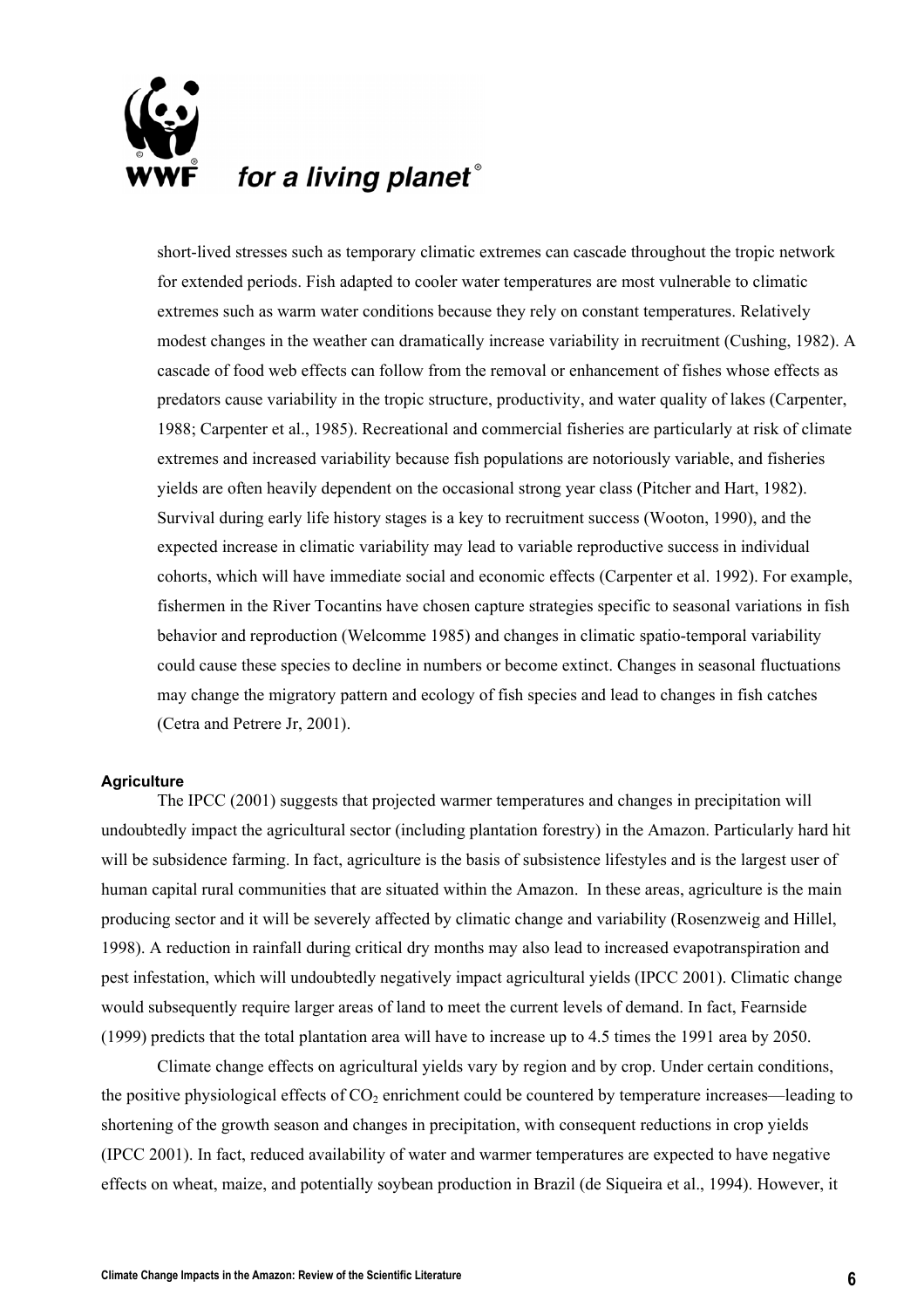

should be noted that there are relatively few agricultural climate change impact studies have been done in South America, especially the Amazon.

Subsistence farming in the Amazon is particularly threatened by potential consequences of climate change. In fact, Rosenzweig et al. (1993) identifies northeastern Brazil as suffering yield impacts that are among the most severe in the world (also see Reilly et al., 1996; Canziani et al., 1998; Rosenzweig and Hillel, 1998). In addition, northeastern Brazil is home to more than 45 million people and is prone to periodic droughts and famines even in the absence of expected climate changes, and any changes in this region would have major consequences for human populations.

Plantation farming, or silviculture, will be greatly impacted by the potential decrease in precipitation caused by climate change in Amazonia. Because water often limits tree growth during the dry season, a decrease in rainfall will have negative impacts on growth and yield. To quantify this effect, Ferraz (1993) has developed a regression equation to approximate the effects of precipitation changes on plantation yields. General circulation climate modeling using the UKMO model (Gates et al., 1992) indicates that annual rainfall changes for regions of Brazil would cause silvicultural yields to decrease by 6% in Amazonia and 8% in southern Brazil. During the June – July – August rainfall period, yields would decrease by 12% in Amazonia, 14% in southern Brazil, and 21% in the northeast (Fearnside, 1999). However, the climate modeling effects on yield are likely to underestimate the true effect of climate change because other secondary climate factors may reduce yield substantially more (i.e., pest and diseases infestation) (Cammell and Knight, 1992). Reduced rainfall may also lead to increased fire risk in plantations, also affecting yield. For example, Eucalyptus is particularly fire-prone because of the high content of volatile oils in the leaves and bark.

 $CO<sub>2</sub>$  enrichment may be beneficial for plantations because higher atmospheric concentrations of  $CO<sub>2</sub>$ increase the water-use efficiency of some species (i.e., Eucalyptus). While the photosynthetic and nitrogen fixation rates increase (thus lowering the fertilizer demands of plantations) in some Eucalyptus species increased when exposed to high concentrations of  $CO<sub>2</sub>$  (Hall et al., 1992), other factors such as reduced water availability, insect, disease, and fire effects are typically not considered and may result in a net negative response to climate change.

Larger areas of plantations (at a higher cost) will likely be needed to meet current levels of demand in a globally warmer world. Fearnside (1999) modeled rainfall reductions of 5, 10, 25, and 50% (all possible climate change scenarios), and calculated the required plantation area would need to increase as much as 38% to meet demands.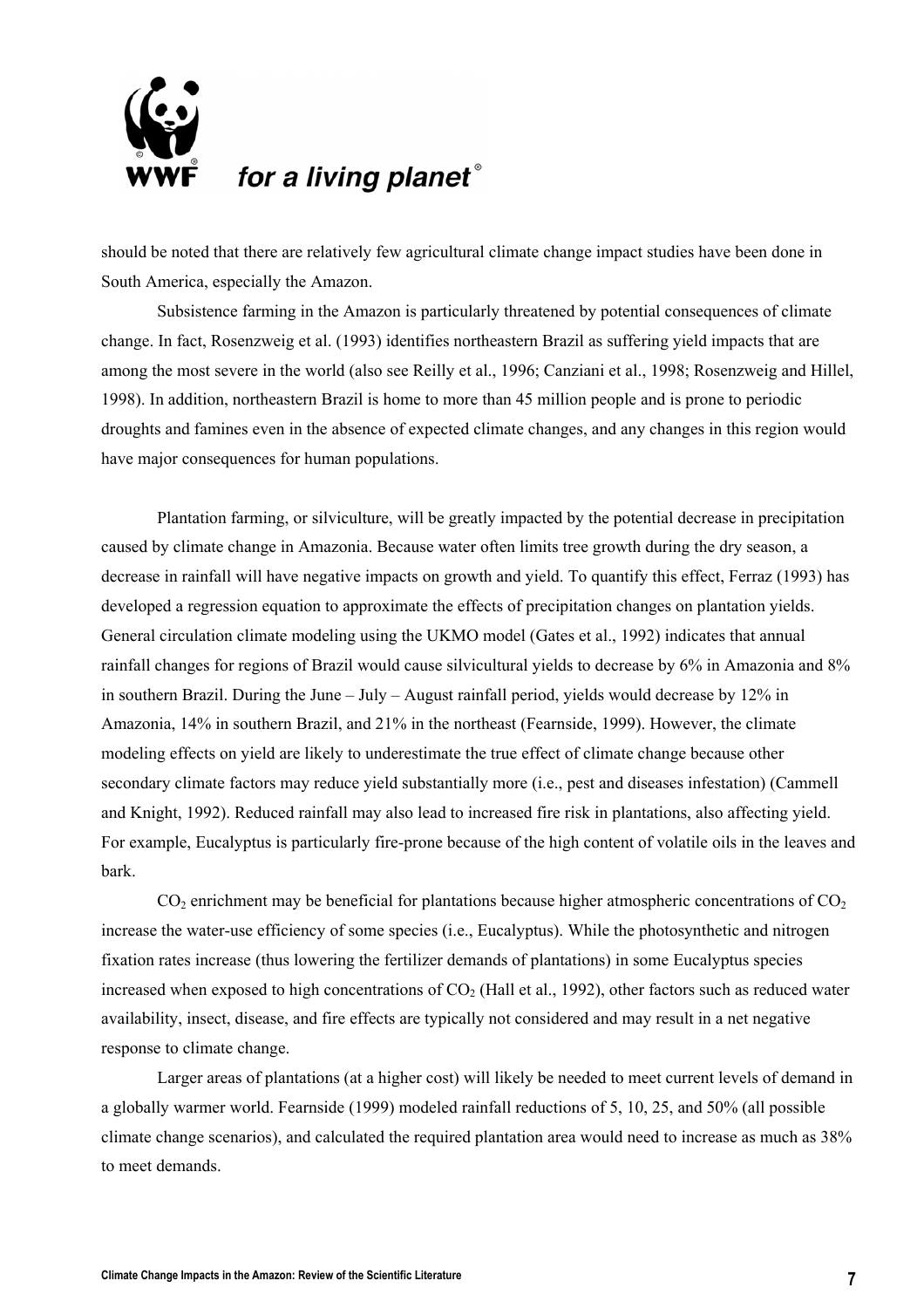

Climate models predict that a globally warmer world may result in a permanent El Niño-like state (Wara et al., 2005) and this would have substantial effects on agriculture. Because El Niño events tend to dry impacted areas and lead to large, intense droughts and fires, crops will likely be impacted.

#### **Health**

Climate change will threaten human health in the Amazon. However, health impacts will vary in magnitude due to the size, density, location, and wealth of the population and are not uniform (WHO 1998). Human death and mortality rates (injuries, infectious diseases, social problems, and damage to sanitary infrastructure), due to heatwaves, droughts, fires, and floods increased for most of the climate change scenarios that have been modeled from baseline climate conditions in Latin America. However, most modeling has examined urban populations, which because of the poor housing conditions (crowded and poorly ventilated) they are particularly vulnerable to temperature extremes (Kilbourne, 1989; Martens, 1998).

Furthermore, the effects of extreme temperature may be significantly different for rural populations (Martens, 1998).

In addition to the already established relationship between extreme temperatures and increased death rates (McMichael et al., 1996), other climate change impacts such as increased occurrence of extreme weather events (e.g., floods, droughts, fire, heatwaves). It has been found that some extreme weather events, such as floods, may be responsible for outbreaks of vector-borne diseases such as malaria and dengue (Moreira, 1986; PAHO, 1998a,b) and for outbreaks of infectious diseases such as cholera and meningitis (Patz, 1998). El Niño and La Niña can also cause changes in disease - vector populations and the incidence of water-borne diseases (Epstein et al., 1998). During droughts, the risk of wildfires increases and the direct effects on human health occur from burns and smoke inhalation (Kovats et al., 1999), in addition to indirect effects from air pollution, primarily from smoke and suspended particles, which can lead to loss of forests, property, livestock, and human life (OPS, 1998). Typically not lethal, increased temperature may lead to an increase in the distribution and growth of allergenic plants. In fact, higher temperatures and lower rainfall at the time of pollen dispersal are likely to result in higher concentrations of airborne pollen during the peak season (Emberlin, 1994; Rosas et al., 1989). Consequently, people who are already sensitive to pollen could be substantially impacted by increased temperature and potential drying of the Amazon and others may developed allergies due to the increased concentrations.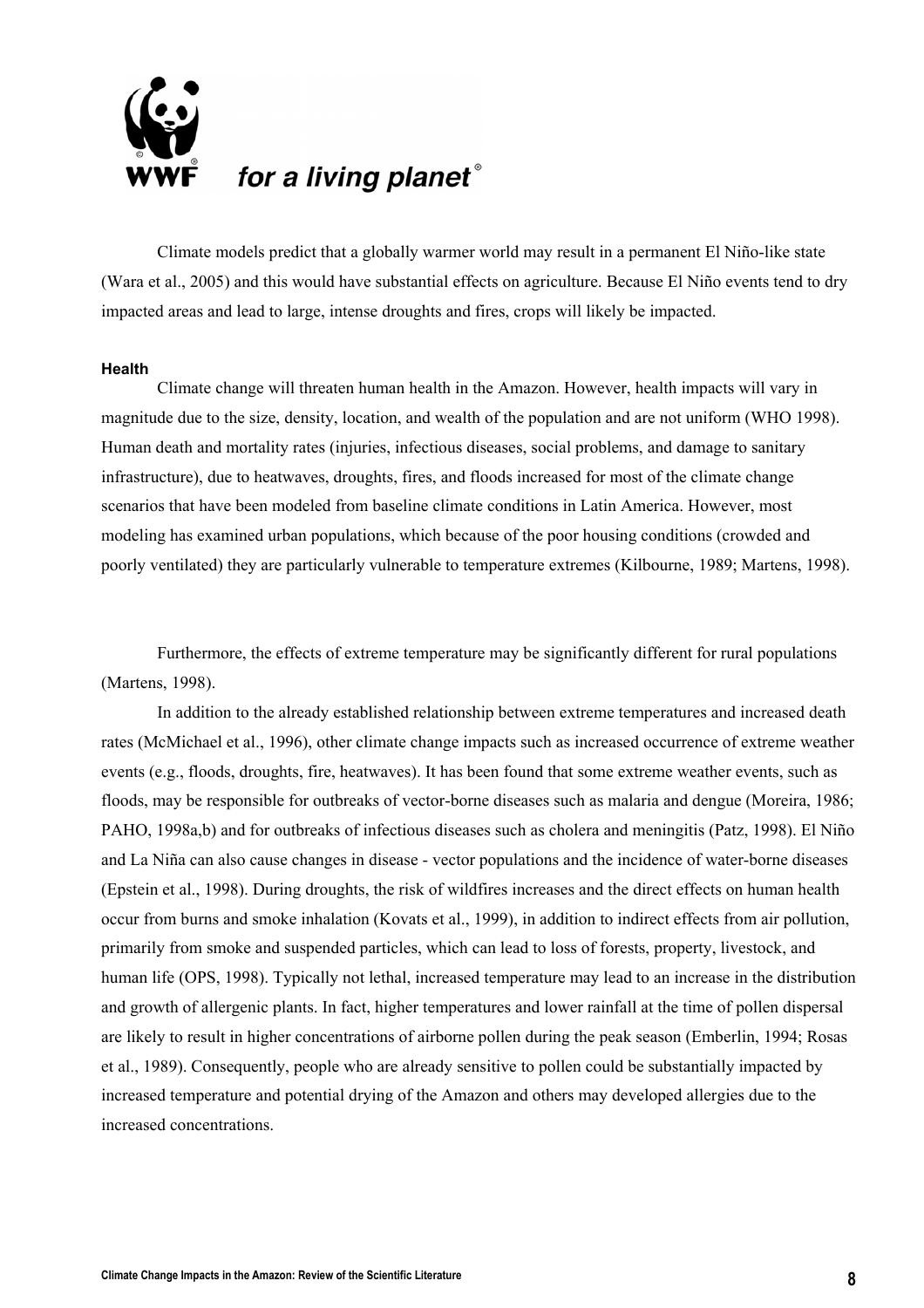

### **Sea level rise**

The IPCC suggests that flooding associated with sea-level rise will have substantial impact in lowland areas such as the Amazon River delta. In fact, according the IPCC (2001), the rate of sea-level rise over the last 100 years in has been 1.0-2.5 mm a year and this rate could now rise to 5 mm per year. Increased temperature, changes in precipitation and runoff, and sea-level rise will have significant impacts on the present habitats of mangroves and create new tidally inundated. Sea-level rise would eliminate mangrove habitat at an approximate rate of  $1\%$  yr<sup>-1</sup>. This effect will cause species composition shifts and will likely affect the region's fisheries that depend on mangrove habitat as nurseries and refuge. For example, commercial shellfish and finfish use mangroves for nurseries and refuge, and a direct relationship of mangrove decline and fisheries decline has been identified in these systems (Martínez et al., 1995; Ewel and Twilley, 1998). The potential disappearance of some mangrove forests could undermine the livelihoods of local fishing communities. Coastal inundation stemming from sea-level rise will also affect water availability (i.e., saltwater intrusion could affect estuaries and freshwater sources) and agricultural land suitability, therefore exacerbating the socioeconomic and health problems in sensitive areas (IPCC 2001).

#### **References:**

- Allan, J. D., M.A. Palmer and N.L. Poff. 2005. Climate change and freshwater ecosystems. Pp. 272-290. *In* T.E. Lovejoy and L. Hannah (*eds*.), Climate Change and Biodiversity. Yale University Press, New Haven CT., USA.
- Cammell , M.E. and J.D. Knight. 1992. Effects of climatic change on the population dynamics of crop pests. Advances in Ecological Research 22: 117–162.
- Canziani, O.F., S. Díaz, E. Calvo, M. Campos, R. Carcavallo, C.C. Cerri, C. Gay-García, L.J. Mata, A. Saizar, P. Aceituno, R. Andressen, V. Barros, M. Cabido, H. Fuenzalida-Ponce, G. Funes, C. Galvão, A.R. Moreno, W.M. Vargas, E.F.Viglizao, and M. de Zuviría. 1998. Latin America. *In*: The Regional Impacts of Climate Change: An Assessment of Vulnerability. Special Report of IPCC Working Group II [Watson, R.T., M.C. Zinyowera, and R.H. Moss (*eds*.)]. Intergovernmental Panel on Climate Change, Cambridge University Press, Cambridge, United Kingdom and New York, NY, USA, pp. 187–230.
- Carpenter, S. R., (ed.) 1988. Complex Interactions in Lake Communities. New York: Springer-Verlag. 283 pp.
- Carpenter, S. R., Kitchell, J. F., Hodgson, J. R. 1985. Cascading trophic interactions and lake productivity. Bio-Science 35:634-39.
- Carpenter, S.R. Fisher, S.G., Grimm, N.B., and Kitchell, J.F. 1992. Global change and freshwater ecosystems. Annual Reviews Ecology and Systematics 23: 119-139.
- Cetra, M. and Petrere Jr, M. 2001. Small-scale fisheries in the middle River Tocantins, Imperatriz (MA), Brazil Fisheries Management and Ecology 8(2): 153-162.
- Chagnon, F. J. F., and R. L. Bras. 2005. Contemporary climate change in the Amazon. Geophysical Research Letters 32: L13703, doi:10.1029/2005GL022722.
- Chagnon, F. J. F., R. L. Bras, and J. Wang. 2004. Climatic shift in patterns of shallow clouds over the Amazon, Geophysical Research Letters 31: L24212, doi:10.1029/2004GL021188.
- Chen, J., B. E. Carlson, and A. D. Del Genio. 2002. Evidence for strengthening of the tropical general circulation in the 1990s. Science 295: 838–841.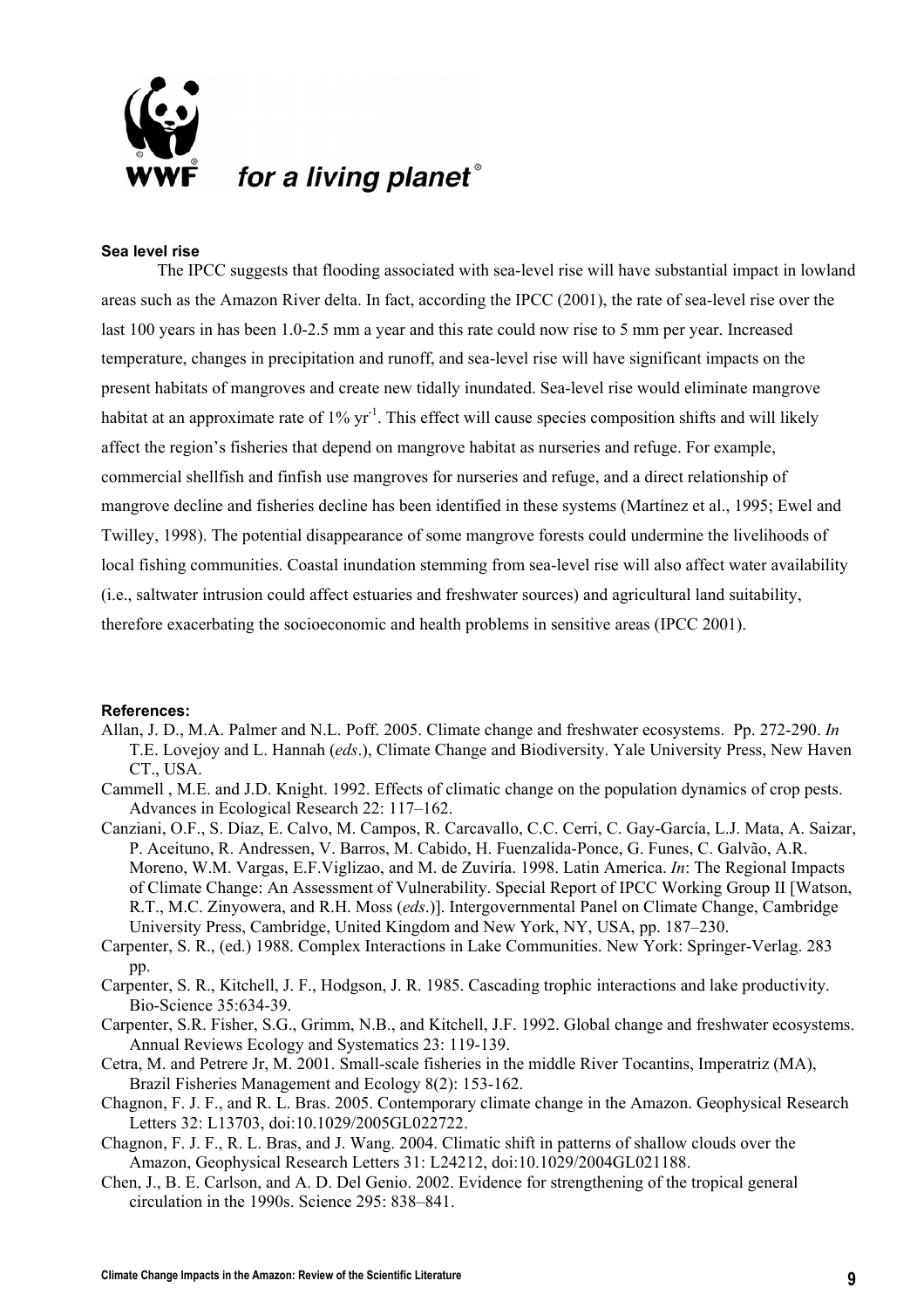

- Chu, P.-S., Z.-P. Yu, and S. Hastenrath. 1994. Detecting climate change concurrent with deforestation in the Amazon basin: Which way has it gone? Bulletin of the American Meteorology Society 75: 579–583.
- Cochrane, M. A., and W. F. Laurance. 2002. Fire as a large-scale edge effect in Amazonian forests. Journal of Tropical Ecology 18: 311-325.
- Conde, C., D. Liverman, M. Flores, R. Ferrer, R. Araujo, E. Betancourt, G. Villareal, and C. Gay, 1997. Vulnerability of rainfed maize crops in Mexico to climate change. Climate Research 9: 17–23.
- Cox, P.M., R.A. Betts, C.D. Jones, S.A. Spall, and I.J. Totterdell. 2000. Acceleration of global warming due to carbon-cycle feedbacks in a coupled climate model. Nature 408: 184 – 187.
- Cox, . M.P., R. A. Betts, M. Collins, P. P. Harris, C. Huntingford, and C. D. Jones. 2004. Amazonian forest dieback under climate-carbon cycle projections for the 21st century. Theoretical and Applied Climatology 78: 137–156.
- Cramer W., A. Bondeau, S. Schaphoff, W. Lucht, B. Smith, S. Sitch. 2004. Tropical forests and the global carbon cycle: impacts of atmospheric carbon dioxide, climate change and rate of deforestation. Philosophical Transactions: Biological Sciences 359 (1443): 331 – 343.
- Cramer, W., Bondeau, A., Woodward, F.I., Prentice, I.C., Betts, R.A., Brovkin, V., Cox, J., Fisher, V., Foley, J.A., Friend, A.D., Kucharik, C., Lomas, M.R., Ramankutty, N., Sitch, S., Smith, B., White, A. & Young-Molling, C. 2001. Global response of terrestrial ecosystem structure and function to CO2 and climate change: results from six dynamic global vegetation models. Global Change Biology 7: 357–373.
- Cushing, D.H. 1982. Climate and Fishcries. London: Academic.

DeLiberty, T. L. 2000. A regional scale investigation of climatological tropical convection and precipitation in the Amazon basin. Professional geographer 52: 258–271.

de Siqueira, O.J.F., J.R.B. Farías, and L.M.A. Sans, 1994. Potential effects of global climate change for Brazilian agriculture: applied simulation studies for wheat, maize and soybeans. *In*: Implications of Climate Change for International Agriculture: Crop Modeling Study [Rosenzweig, C. and A. Iglesias (*eds*.)]. EPA 230-B-94-003, U.S. Environmental Protection Agency, Washington, DC, USA.

Emberlin, J., 1994. The effects of patterns in climate and pollen abundance on allergy. Allergy 49: 15–20.

- Epstein, P.R., H.F. Díaz, S. Elias, G. Grabherr, N.E. Graham, W.J.M. Martens, E. Mosley-Thompson, and J. Susskind. 1998. Biological and physical signs of climate change: focus on mosquito-borne diseases. Bulletin of the American Meteorological Society 79(3): 409–417.
- Ewell, K.C. and R.R. Twilley, 1998. Different kinds of mangrove forests provide different goods and services. Global Ecology and Biogeography Letters 7(1): 83–94.
- Fearnside, P.M., 1999. Plantation forestry in Brazil: the potential impacts of climatic change. *Biomass and Bioenergy* 16(2): 91–102.
- Ferraz, E.S.B. 1993. Influência da precipitação na produção de matéria seca de eucalipto. IPEF Piracicaba 46: 32–42 (in Portuguese).
- Friend, A.D., A.K. Stevens, R.G. Knox, and M.G.R. Cannell, 1997: A process based, terrestrial biosphere model of ecosystem dynamics (hybrid v. 3.0). *Ecological Modelling*, 95, 249–287.
- Gates,W.L., J.F.B. Mitchell, G.J. Boer, U. Cubasch, and V.P. Meleshko. 1992. Climate modelling, climate prediction and model validation. *In*: Climate Change 1992: The Supplementary Report to the IPCC Scientific Assessment [Houghton, J.T., B.A. Callander, and S.K. Varney (*eds*.)]. Cambridge University Press, Cambridge, United Kingdom and New York, NY, USA, pp. 97–134.
- Gentry, A.H. 1982. Neotropical floristic diversity. Annals of the Missouri Botanical Garden. 69: 557–593.
- Hall, D.O., R. Rosillo-Calle, R.H. Williams, and J. Woods, 1992. Biomass for energy: supply prospects. *In*: Renewable Energy: Sources for Fuels and Electricity [Johansson, T.B., H. Kelly, A.K.N. Reddy, and R.H. Williams (**eds**.)]. Island Press, Covelo, CA, USA, pp. 593–651.
- Hare, W. 2003. Assessment of Knowledge on Impacts of Climate Change Contribution to the Specification of Art. 2 of the UNFCCC. WBGU Potsdam, Berlin.
- Horel, J. D. and Cornejo-Garrido, A. G. 1986. Convection along the Coast of Northern Peru, during 1983: Spatial and temporal variations of clouds and rainfall. Monitor. Weather Rev. 114: 2091–2105.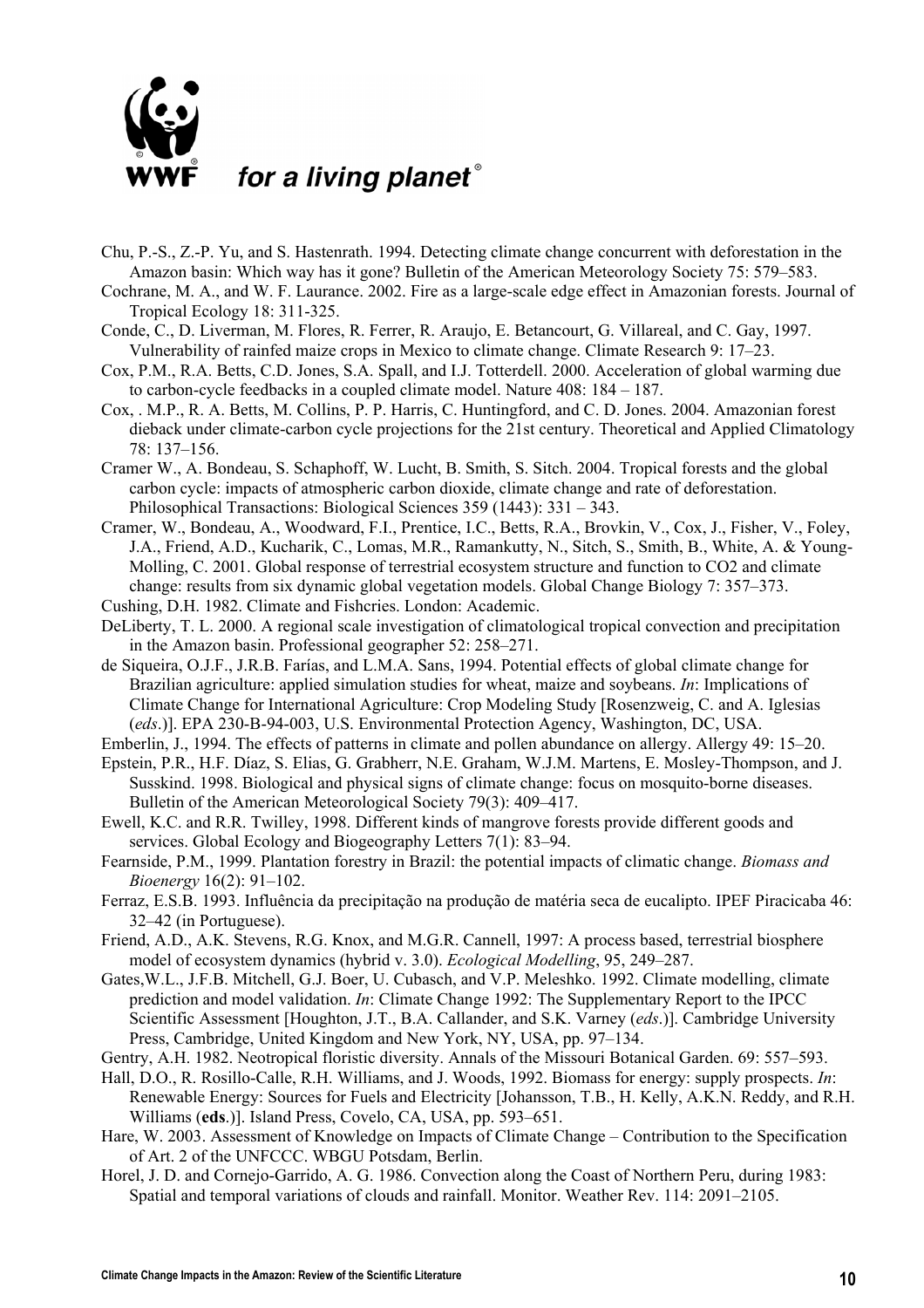

- IPCC, 2001. Climate Change 2001: Impacts, Adaptation, and Vulnerability. Contribution of Working Group II to the Third Assessment Report of the Intergovernmental Panel on Climate Change. Cambridge University Press, Cambridge, UK,1032p.
- IPCC, 2001b. Climate Change 2001: The Scientific Basis. Contribution of Working Group I to the Third Assessment Report of the Intergovernmental Panel on Climate Change. Cambridge University Press, Cambridge, UK, 881p.
- Jones, C. D., P. M. Cox, R. L. H. Essery, D. L. Roberts, and M. J. Woodage. 2003. Strong carbon cycle feedbacks in a climate model with interactive CO2 and sulphate aerosols. Geophysical Research Letters 30(9): 1479.
- Kattenberg, A., F. Giorgi, H. Grassl, G.A. Meehl, J.F.B. Mitchell, R.J. Stouffer, T. Tokioka, A.J. Weaver, and T.M.L. Wigley, 1996: Climate models—projections of future climate. *In*: Climate Change 1995: The Science of Climate Change. Contribution of Working Group I to the Second Assessment Report of the Intergovernmental Panel on Climate Change [Houghton, J.T., L.G. Meira Filho, B.A. Callander, N. Harris, A. Kattenberg, and K. Maskell (*eds*.)]. Cambridge University Press, Cambridge, United Kingdom and New York, NY, USA, pp. 289–357.
- Kilbourne, E.M., 1989. Heatwaves. *In*: The Public Health Consequences of Disasters [Gregg, M.B. (*ed*.)]. U.S. Department of Health and Human Services, Public Health Service, Centers for Disease Control and Prevention, Atlanta, GA, USA, pp. 51–61.
- Kleidon, A., Heimann, M. 1999. Deep-rooted vegetation, Amazonian deforestation, and climate: results from a modelling study. Global Ecology and Biogeography 8: 397-405.
- Kovats, R.S., M.J. Bouma, and A. Haines. 1999. El Niño and Health. WHO/SDE/PHE/99.4, World Health Organization, Geneva, Switzerland, 48 pp.
- Lake, P.S. Palmer, M.A., Biro, P., Cole, J., Covich, A.P., Dahm, C., Gibert, J., Goedkoop, W., Martens, K., Verhoeven, J. 2000. Global change and the biodiversity of freshwater ecosystems: impacts on linkages between above-sediment and sediment biota. BioScience 50(12): 1099-1107.
- Latini, A.O. and Petrere Jr, M. 2004. Reduction of a native fish fauna by alien species: an example from Brazilian freshwater tropical lakes. Fisheries Management and Ecology 11(2): 71-79.
- Laurance, W.F., and G.B. Williamson. 2001. Positive feedbacks among forest fragmentation, drought, and climate change in the Amazon. Conservation Biology 15 (6): 1529-1535.
- Laurance, W.F., G.B. Williamson, P. Delamonica, A. Oliveira, T.E. Lovejoy, C. Gascon, and L. Pohl. 2001. Effects of a strong drought on Amazonian forest fragments and edges. Journal of Tropical Ecology 17: 771-785.
- McClain, M.E. 2001. The Relevance of Biogeochemistry to Amazon Development and Conservation. In The biogeochemistry of the Amazon Basin. McClain, M.E., Victoria, R.L., and Richey, J.E. (eds.). London, Oxford University Press.
- Marengo, J., U. Bhatt, and C. Cunningham, 2000: Decadal and multidecadal variability of climate in the Amazon basin. *International Journal of Climatolology*.
- Marengo, J., Tomasella, J., and Uvo, C. R.: 1998. Trends in Streamflow and Rainfall in Tropical South America: Amazonia, Eastern Brazil, and Northwestern Peru. Journal of Geophysical Research 103: 1775–1783.
- Markham, A. (*ed*). 1998. Potential impacts of climate change on tropical forest ecosystems. Kluwer Academic Publishers, Dordrecht, The Netherlands.
- Martens, W.J.M. 1998. Climate change, thermal stress and mortality changes. Social Science and Medicine, 46(3): 331–344.
- Martínez, J.O., J.L. González, O.H. Pilkey, and W.J. Neal. 1995. Tropical barrier islands of Colombia Pacific coast: sixty-two barrier islands. Journal of Coastal Research 11(2): 432–453.
- McMichael, A.J., M. Ando, R. Carcavallo, P. Epstein, A. Haines, G. Jendritzky, L. Kalkstein, R. Odongo, J. Patz, and W. Piver. 1996. Human population health. *In*: Climate Change 1995: Impacts, Adaptations, and Mitigation of Climate Change. Contribution of Working Group II to the Second Assessment Report of the Intergovernmental Panel on Climate Change [Watson, R.T. , MC. Zinyowera, and R.H. Moss (*eds*.)]. Cambridge University Press, Cambridge, United Kingdom and New York, NY, USA, pp. 561–584.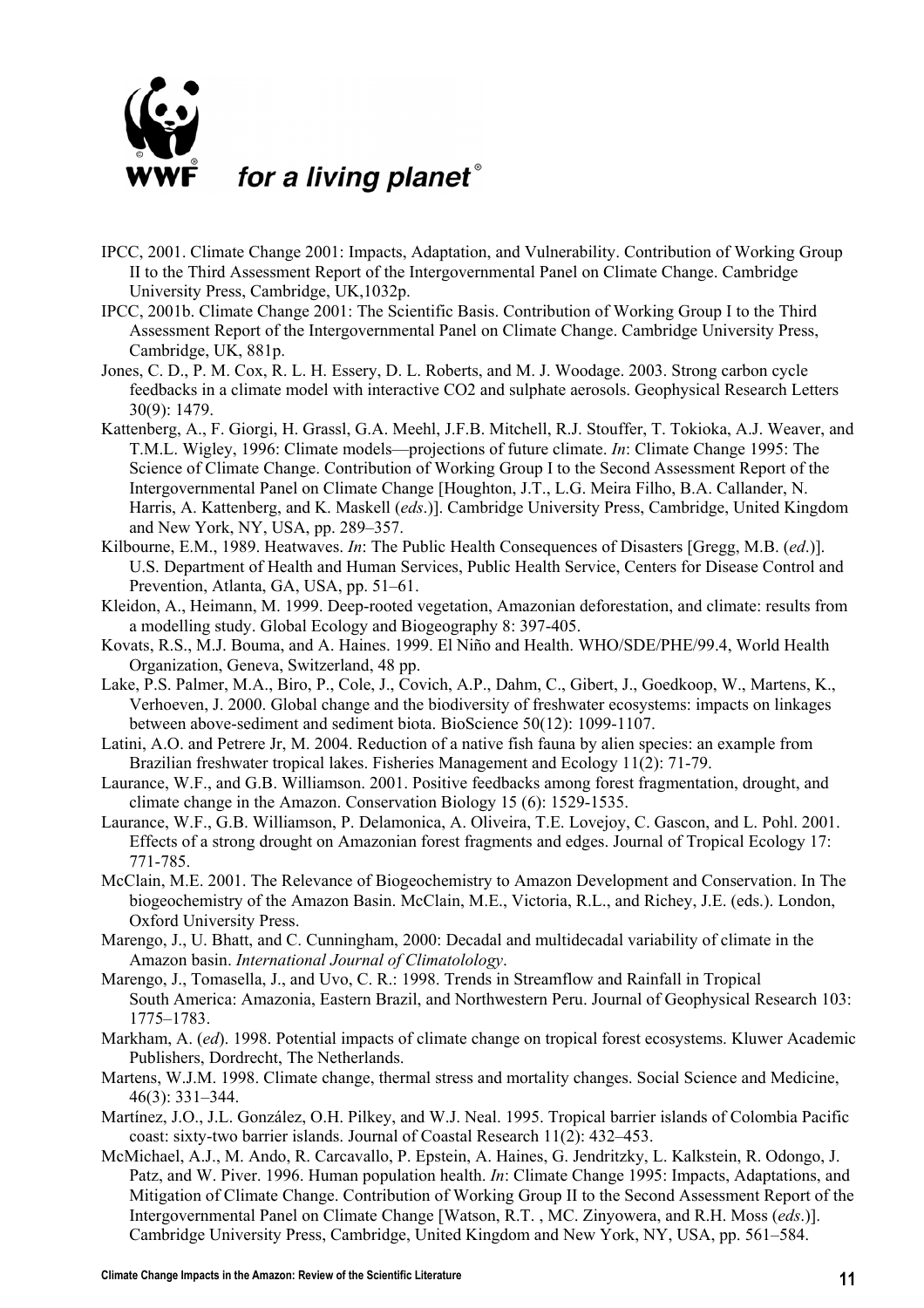

- Miles, L. A. Grainger, Phillips, O. 2004. The impact of global climate change on tropical biodiversity in Amazonia. Global Ecology and Biogeography 13: 553-565.
- Mitchell, J.F.B., R.A. Davis, W.J. Ingram, and C.A. Senior, 1995. On surface temperature, greenhouse gases and aerosols: models and observations. Journal of Climate 10: 2364–2386.
- Moreira, C.J.E. 1986. Rainfall and flooding in the Guayas river basin and its effects on the incidence of malaria 1982–1985. Disasters 10(2): 107 – 111.
- National Institute for Space Research (INPE). 2005. Figures obtained from the National Institute for Space Research website, [www.inpe.br,](http://www.inpe.br/) cited August 29, 2005.
- Nepstad, D., G. Carvalho, A.C. Barros, A. Alencar, J.P. Capobianco, J. Bishop, P. Moutinho, P. Lefebvre, U. Lopes Silva Jr., E. Prins. 2001. Road paving, fire regime feedbacks, and the future of Amazon forests. Forest Ecology and Management 154 (3): 395-407.
- Nijssen , B. O'Donnell, G.M., Hamlet, A.F. and Lettenmaier, D.P. 2001. Hydrologic Sensitivity of Global Rivers to Climate Change.  $50(1-2)$ :  $143 - 175$ .
- OPS, 1998. Repercusiones Sanitarias de la Oscilación del Sur (El Niño). CE122/10, Organización Panamericana de la Salud, Washington, DC, USA, 22 pp. (in Spanish).
- Pabón, J.D., 1995a. Búsqueda de series de referencia para el seguimiento de la señal regional del calentamiento global. *Cuadernos de Geografía*, **2,** 164–173 (in Spanish).
- Pabón, J.D., G.E. León, E.S. Rangel, J.E. Montealegre, G. Hurtado, and J.A. Zea, 1999b. *El Cambio Climático en Colombia: Tendencias actuales y Proyecciones*. Nota Técnica del IDEAM, IDEAM/METEO/002-99, Santa Fe de Bogotá, Colombia, 20 pp. (in Spanish).
- PAHO, 1998a. Report on the Epidemiological Situation in Central America. SC/XVII/40, Pan American Health Organization, Washington, DC, USA, 2 pp.
- PAHO, 1998b. Infectious Diseases Posing in the Greatest Epidemiological Risk Following Hurricane Mitch in Central America, 1998.A Report of the Pan American Health Organization Emergency Task Force, Division of Disease Prevention and Control, Washington, DC, USA, 4 pp.
- Patz, J.A., W.J.M. Martens, D.A. Focks, and T.H. Jetten, 1998. Dengue fever epidemic potential as projected by general circulation models of global climate change. Environmental Health Perspectives 106(3): 147– 153.
- Pitcher, T. J, Hart, P. J. B. 1982. Fisheries Ecology. London: Croom Helm.
- Rao, V. B., Satyamurty, P., and Brito, J. I. B. 1986. On the 1983 drought in Northeast Brazil. Journal of Climate 6: 43–51.
- Reilly, J., W. Baethgen, F.E. Chege, S.C. van de Geijn, L. Erda, A. Iglesias, G. Kenny, D. Patterson, J. Rogasik, R. Rotter, C. Rosenzweig, W. Sombroek, J. Westbrook, D. Bachelet, M. Brklacich, U. Dammgen, M. Howden, R.J.V. Joyce, P.D. Lingren, D. Schimmelpfennig, U. Singh, O. Sirotenko, and E. Wheaton. 1996. Agriculture in a changing climate: impacts and adaptation. *In*: Climate Change 1995: Impacts, Adaptations and Mitigation of Climate Change: Scientific-Technical Analyses. Contribution of Working Group II to the Second Assessment Report of the Intergovernmental Panel on Climate Change [Watson, R.T., M.C. Zinyowera, and R.H. Moss (*eds*.)]. Cambridge University Press, Cambridge, United Kingdom and New York, NY, USA, pp. 427–467.
- Rosas, I., G. Roy-Ocotla, and P. Mosiño. 1989. Meteorological effects on variation of airborne algae in Mexico. International Journal of Biometeorology 33: 173–179.
- Rosenfeld, D. 1999. TRMM observed first direct evidence of smoke from forest fires inhibiting rainfall. Geophysical Research Letters 26 (20): 3105-3108.
- Rosenzweig, C. and D. Hillel, 1998. Climate Change and the Global Harvest: Potential Impacts of the Greenhouse Effect on Agriculture. Oxford University Press, Oxford, United Kingdom, 324 pp.
- Rosenzweig, C., M.L. Parry, G. Fischer, and K. Frohberg. 1993. Climate Change and World Food Supply.
- Research Report No. 3, Environmental Change Unit, Oxford University, Oxford, United Kingdom, 28 pp. Salati, E., and P. B. Vose. 1984. Amazon basin: A system in equilibrium. Science 225: 129– 138.
- Shukla, J., Nobre, C., and Sellers, P. 1990. Amazon deforestation and climate change. Science 247: 1322– 1325.